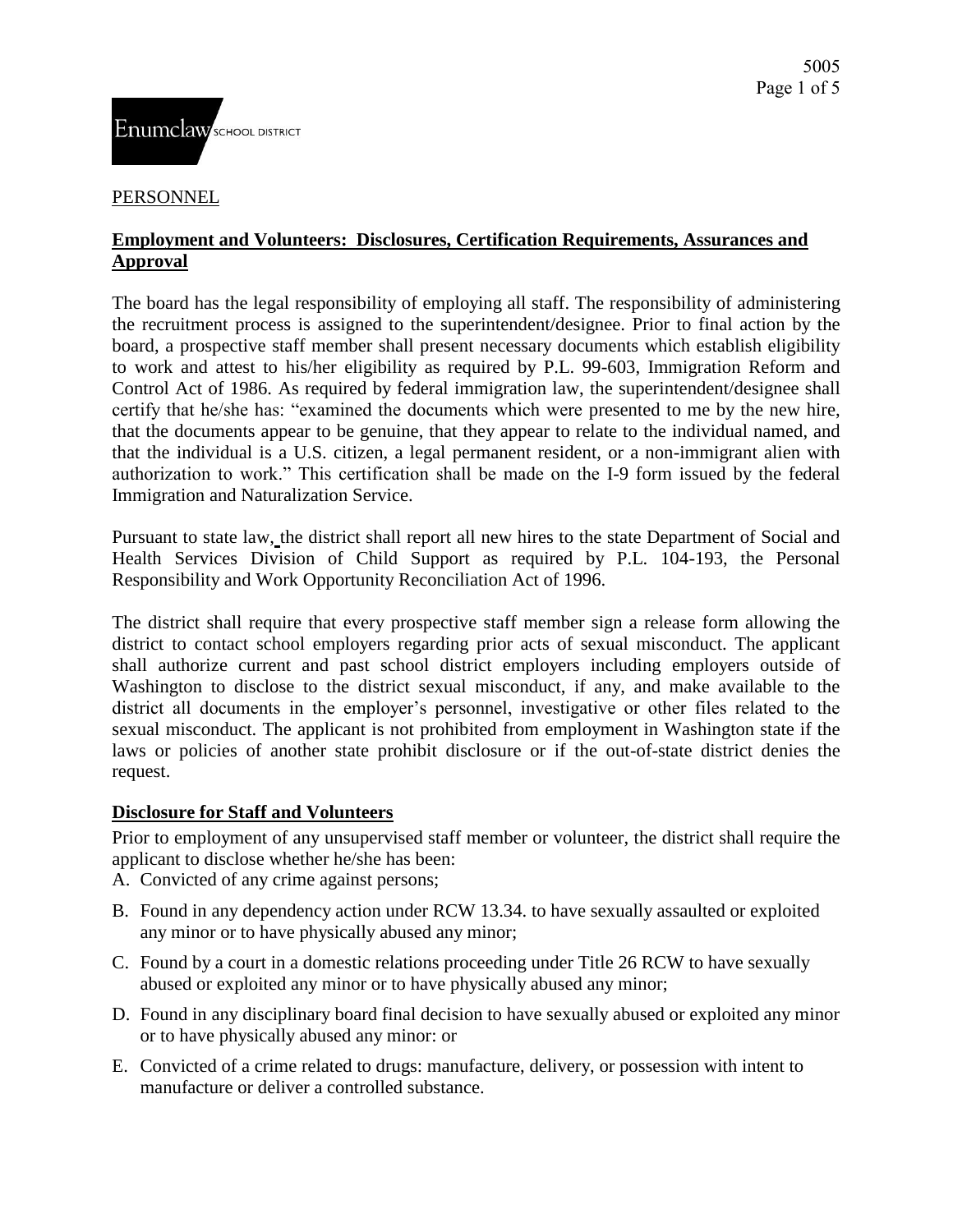For purposes of this policy, unsupervised means not in the presence of another employee or volunteer and working with children under sixteen years of age or developmentally disabled persons. The disclosure shall be made in writing and signed by the applicant and sworn to under penalty of perjury. The disclosure sheet shall specify all crimes committed against persons.

# **Background Check**

Staff and Volunteers with Regularly Scheduled Unsupervised Access to Children:

Prospective staff members and volunteers, who will have regularly scheduled unsupervised access to children, will have their records checked through the Washington State Patrol criminal identification system and through the Federal Bureau of Investigation. The record check shall include a fingerprint check using a complete Washington state criminal identification fingerprint card.

#### **All Other Staff and Volunteers:**

Staff and volunteers without unsupervised access to children will undergo a name and birth date background check with the Washington State Patrol.

If a volunteer has undergone a criminal record check in the last two years for another entity, the district shall request a copy from the volunteer, or have the volunteer sign a release permitting the entity for whom the check was conducted to provide a copy to the district**.**

## **Conditional Employment:**

New hires will be employed on a conditional basis pending the outcome of the background check and may begin conditional employment once completed fingerprint cards have been sent to the Washington State Patrol. If the background check reveals evidence of convictions, the candidate may not be recommended for employment, or if conditionally employed, may be terminated. When such a background check is received, the superintendent/designee is directed to consult with legal counsel.

## **Record Check Database Access Designee:**

The superintendent/designee is directed to establish procedures for determining which staff members are authorized to access the Superintendent of Public Instruction's (SPI) record check database. Fingerprint record information is highly confidential and shall not be redisseminated to any organization or individual by district staff. Records of arrest and prosecution (RAP sheets) shall be stored in a secure location separate from personnel and applicant files and access to this information is limited to those authorized to access the SPI record check database.

## **Certification Requirements:**

The district shall require that certificated staff hold a Washington State Certificate, with proper endorsement (if required for that certificate and unless eligible for out-of-endorsement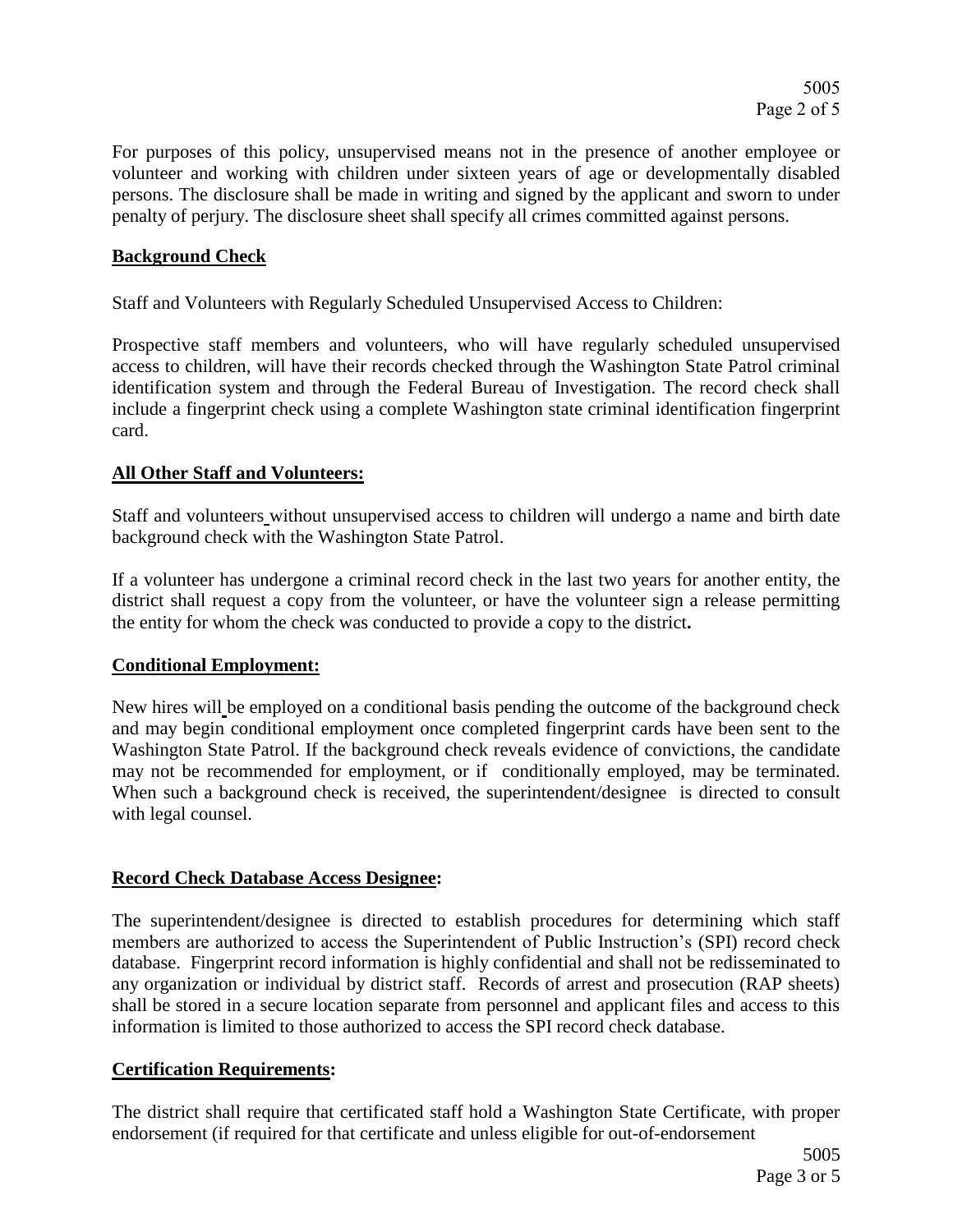assignment), or such other documentation as may be required by the professional educator standards board with respect to alternative route programs, for the role and responsibilities for which they are employed. Failure to meet this requirement shall be just and sufficient cause for termination of employment. State law requires that the initial application for certification shall require a background check of the applicant through the Washington State Patrol criminal identification system and Federal Bureau of Investigation. No salary warrants may be issued to the staff member until the district has registered a valid certificate for the role to which he/she has been assigned.

All certificated staff members are required to maintain their certification in accordance with state and federal requirements.

#### **Classified Staff:**

Classified staff who are engaged to serve less than twelve (12) months, shall be advised of their employment status for the ensuing school year prior to the close of the school year. If the district chooses to reemploy the staff member the following year, the superintendent/designee, or his/her designee, shall give "reasonable assurance" by written notice that the staff member will be employed during the next school year.

#### **Board Approval:**

All staff members selected for employment shall be recommended by the Superintendent, or his/her designee. Staff members must receive an affirmative vote from a majority of all members of the Board. In the event an authorized position must be filled before the Board can take action, the Superintendent, or his/her designee, has the authority to fill the position on a temporary basis. The temporary employee shall receive the same salary and benefits as a permanent staff member. The Board will act on the Superintendent's, or his/her designee's recommendation to fill the vacancy at its next regular meeting.

| <b>Cross References:</b> | 1610<br><b>Board Policy</b> | Conflicts of Interest                                      |  |
|--------------------------|-----------------------------|------------------------------------------------------------|--|
|                          | 5006                        | Certificate Revocation                                     |  |
|                          | 5251                        | Conflicts of Interest                                      |  |
|                          | 5281                        | Disciplinary Action and Discharge                          |  |
|                          | 5610                        | Substitute Employment                                      |  |
|                          | 6530                        | Insurance                                                  |  |
| Legal References:        | 28A.320.155<br><b>RCW</b>   | Criminal history record information – School<br>Volunteers |  |
|                          | 28A.400.300                 | Hiring and discharging employees--                         |  |
|                          |                             | Written leave policies – Seniority and                     |  |
|                          |                             | leave benefits of employees                                |  |
|                          |                             | transferring between school districts                      |  |
|                          |                             | and other educational employers                            |  |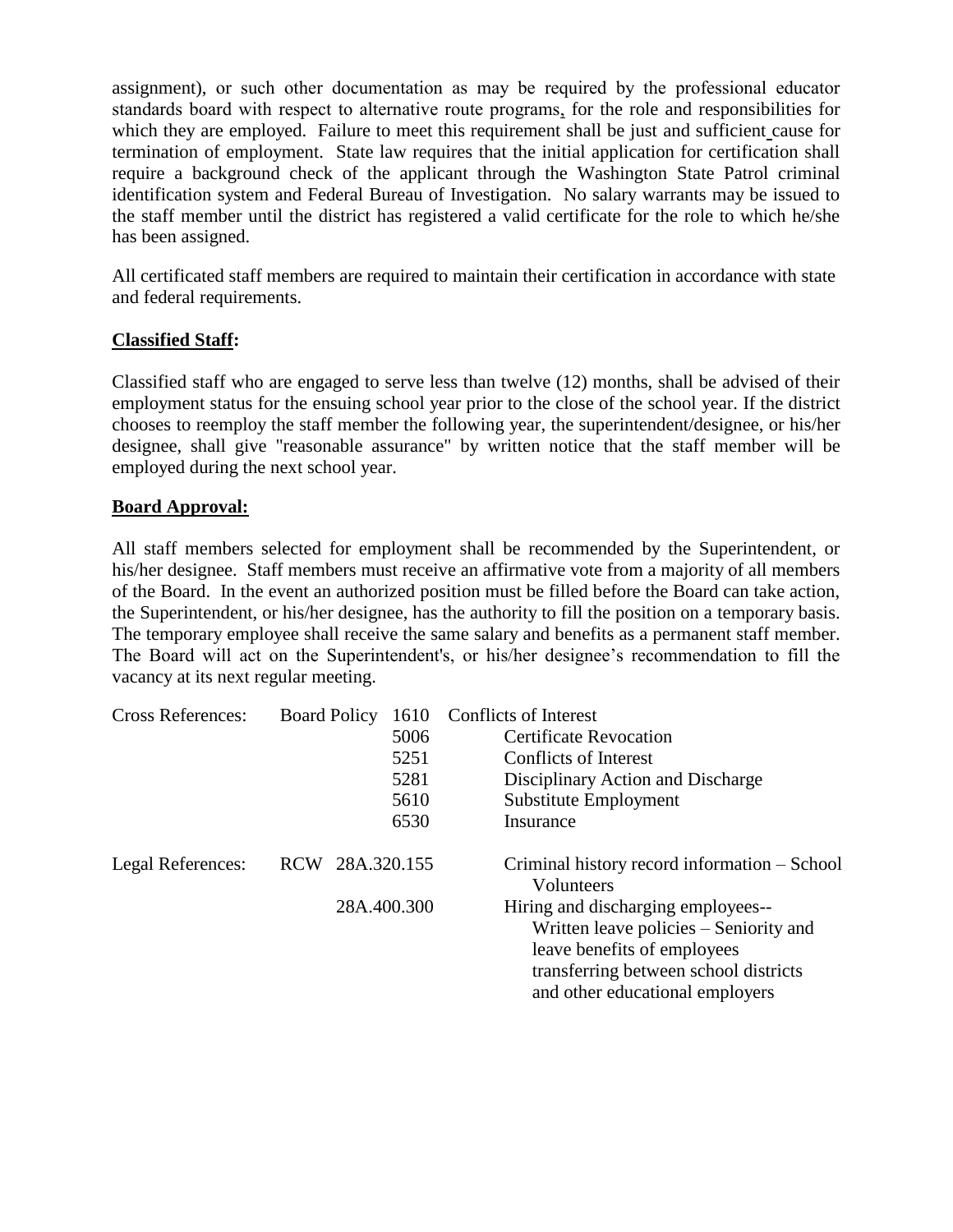| 28A.400.301 |                | Information on past sexual misconduct -                                                 |
|-------------|----------------|-----------------------------------------------------------------------------------------|
|             |                | Requirement for applicants –                                                            |
|             |                | Limitation on contracts and                                                             |
|             |                | agreements – Employee right to                                                          |
|             |                | review personnel file                                                                   |
| 28A.400.303 |                | Record checks for employees                                                             |
| 28A.405.060 |                | Course of study and regulations-enforcement<br>--Withholding salary warrant for failure |
| 28A.405.210 |                | Conditions and contracts of employment--                                                |
|             |                | Determination of probable cause for                                                     |
|             |                | nonrenewal of contracts – Nonrenewal                                                    |
|             |                | due to enrollment decline or revenue loss                                               |
|             |                | $-$ Notice $-$ Opportunity for hearing                                                  |
| 28A.410.010 |                | Certification — Duty of Professional                                                    |
|             |                | Educator Standards Board — Rules —                                                      |
|             |                | Record check — Lapsed certificates —                                                    |
|             |                | superintendent of public instruction as                                                 |
|             |                | administrator                                                                           |
|             | 28A.660.020    | Proposals – Funding                                                                     |
| 28A.660.035 |                | Partnership grant programs - Priority                                                   |
|             |                | assistance in advancing cultural                                                        |
|             |                | competency skills - ESHB 1115                                                           |
|             |                | Paraeducators                                                                           |
|             | 9.96A.020      | occupational<br>Employment,<br>licensing<br>by                                          |
|             |                | public entity—Prior felony conviction no                                                |
|             |                | disqualification--Exceptions                                                            |
|             | 43.43.830-.840 | <b>Washington State Criminal Code Records</b>                                           |
|             | 50.44.050      | Benefits Payable, Terms and Conditions                                                  |
|             |                | - "Academic year" defined                                                               |
|             | 50.44.053      | "Reasonable assurance" defined - Presumption,                                           |
|             |                | employees of educational institutions                                                   |
|             |                |                                                                                         |
|             | WAC 162-12     | Preemployment Inquiry Guide                                                             |
|             |                | (Human Rights Commission)                                                               |
|             | 180-16-220     | Supplemental basic education program                                                    |
|             |                | approval requirements                                                                   |
|             | 181-79A        | Standards for Teacher, Administrator and                                                |
|             |                | <b>Educational Staff Associate Certification</b>                                        |
|             | 181-82-105     | Assignment of classroom teachers within districts                                       |
|             | 181-82-110     |                                                                                         |
|             |                | School district response and support for unmatched                                      |
|             |                | endorsements to course assignment of teachers                                           |
|             | 181-85         | Professional Certification - Continuing Education                                       |
|             | 392-300-050    | Access to record check database                                                         |
|             | 392-300-055    | Prohibition of redissemination of fingerprint record                                    |
|             |                | information by education service districts, the                                         |
|             |                | State School for the Deaf, the State School for                                         |
|             |                | the Blind, school districts, and Bureau of Indian                                       |
|             |                | Affairs funded schools                                                                  |